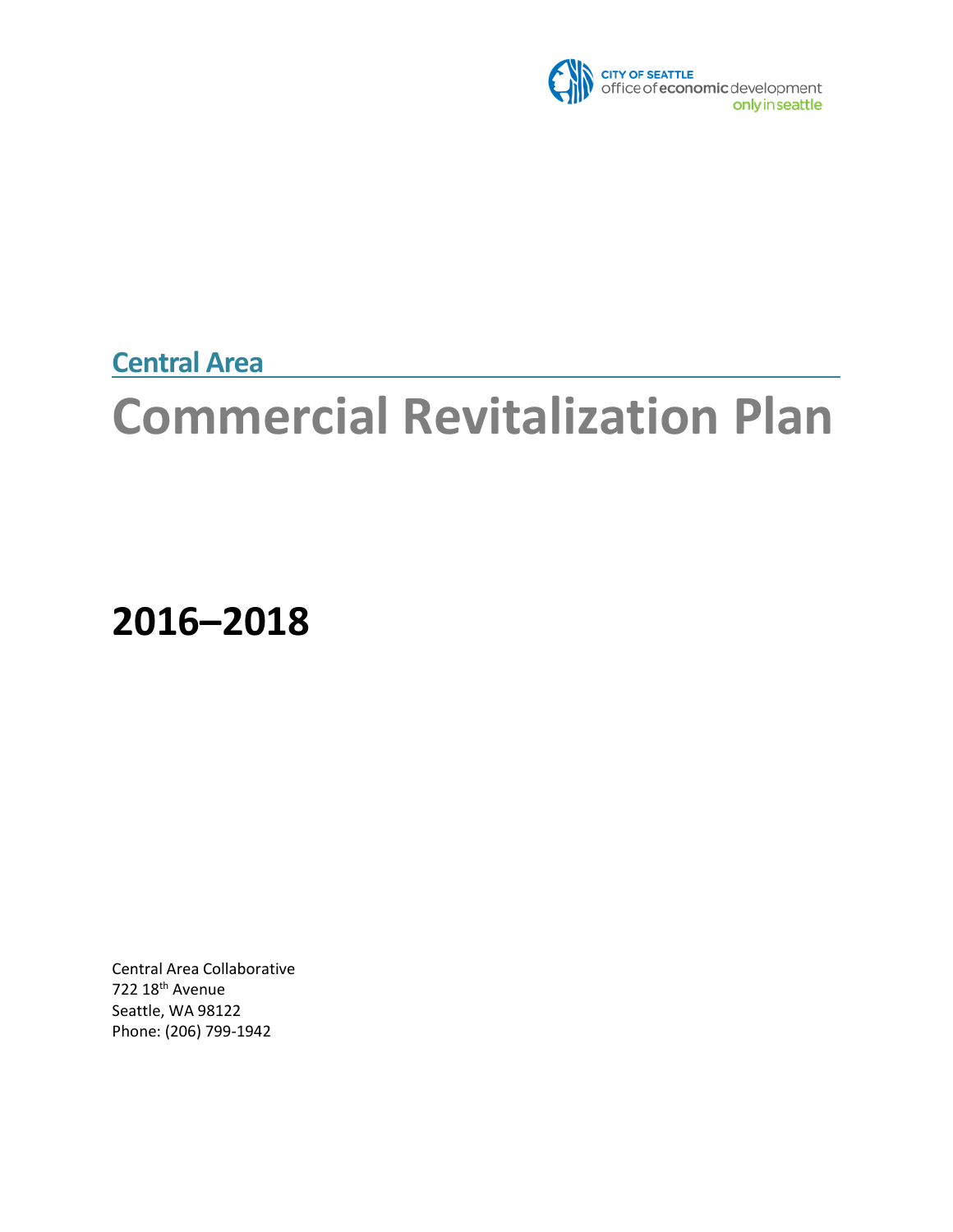# **Contents**

| Phase One: Align City Departments-Central Area Interdepartmental Team5 |  |
|------------------------------------------------------------------------|--|
|                                                                        |  |
|                                                                        |  |
|                                                                        |  |
|                                                                        |  |
|                                                                        |  |
|                                                                        |  |
|                                                                        |  |
|                                                                        |  |
|                                                                        |  |
|                                                                        |  |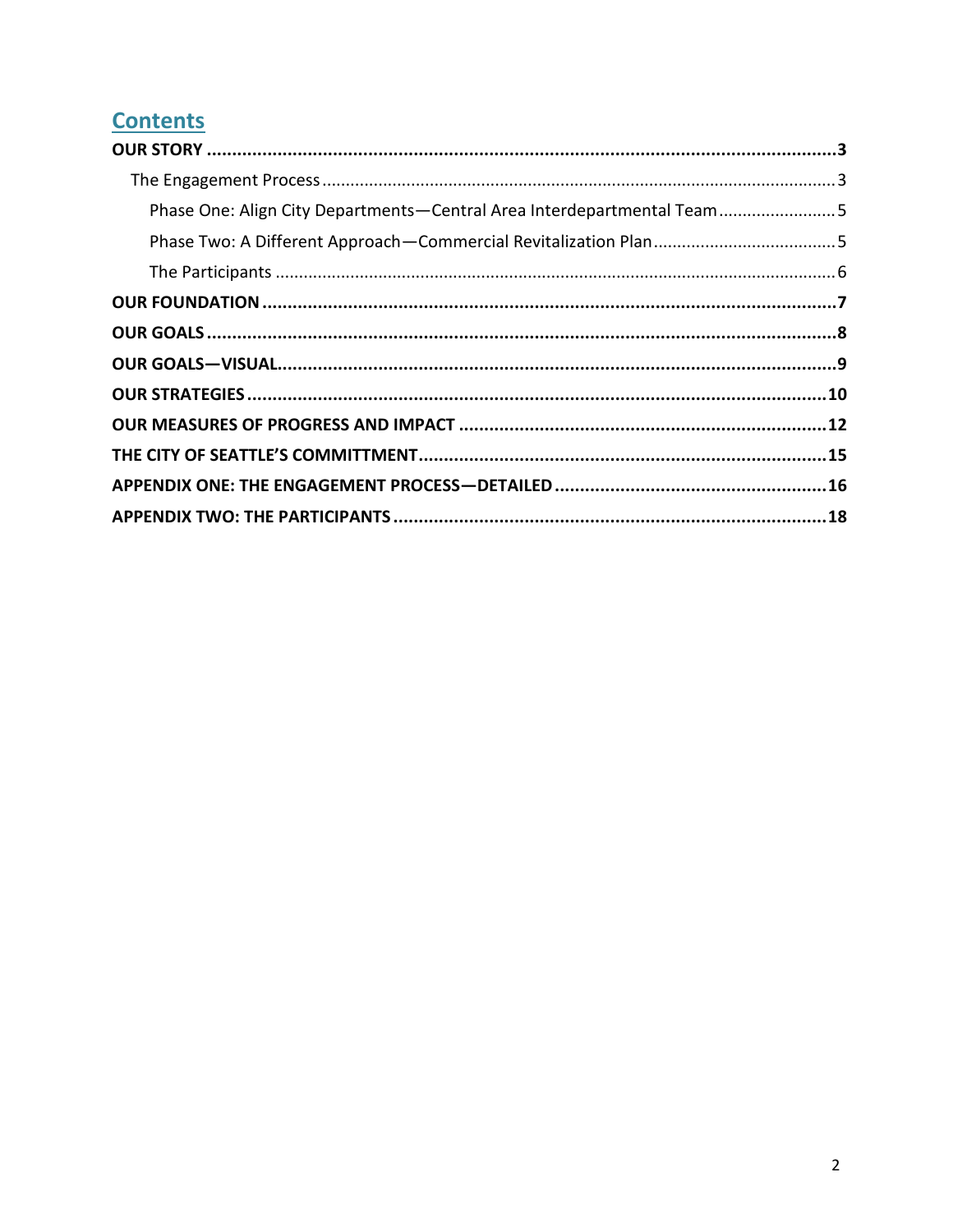## <span id="page-2-0"></span>**OUR STORY**

In April 2015, the City of Seattle's Office of Economic Development (OED) launched a commercial revitalization planning process in Seattle's Central Area as part of the *Only in Seattle* initiative. The desire to develop a plan was in direct response to business owner and community member requests for greater investment in the economic vitality of this historic community. OED hired Nyawela Consulting, a Seattle-based communications firm, to facilitate a community engagement process and write the Central Area Commercial Revitalization Plan. More than 180 individuals and representatives from fifty organizations participated in twenty meetings over a six-month period. OED and Nyawela Consulting worked in partnership to develop relationships and create the environments and processes that would ultimately inspire, inform, and create the Central Area Commercial Revitalization Plan.

The goals, strategies, and measures found in the Central Area Commercial Revitalization Plan support the guiding vision for the neighborhood, as described in the 23rd Avenue Action Plan created in 2013. The City of Seattle's Department of Planning and Development led a community-centered process to develop the 23rd Avenue Action Plan—an update to the 1998 Central Area Neighborhood Plan that focused specifically on the 23rd Avenue corridor.

All participants involved in the engagement process were eager to attract investments and take action to implement the five goals identified in the Commercial Revitalization Plan. A handful of leaders from various organizations in the community stepped up to form the Central Area Collaborative—a collection of local business community leaders that have agreed to work together and align their efforts and resources to achieve a great business community.

#### <span id="page-2-1"></span>*The Engagement Process*

OED and Nyawela Consulting used a four-part process within two key phases to complete the project. We engaged a variety of community leaders and processed their experiences and ideas and greatest hopes for the Central Area. In doing this work, the project team maintained a focused awareness of the impact of commercial revitalization efforts and the cultural context in which they would occur. All conversations, goals, strategies, and measures were filtered through a citywide commitment to

- promote social vibrancy,
- facilitate economic resiliency,
- build community capacity, and
- preserve cultural legacy.

The steps of the engagement process are listed in chronological order.

- 1. Phase One: Align City efforts in the Central Area (March through June 2015).
	- Key steps included the following: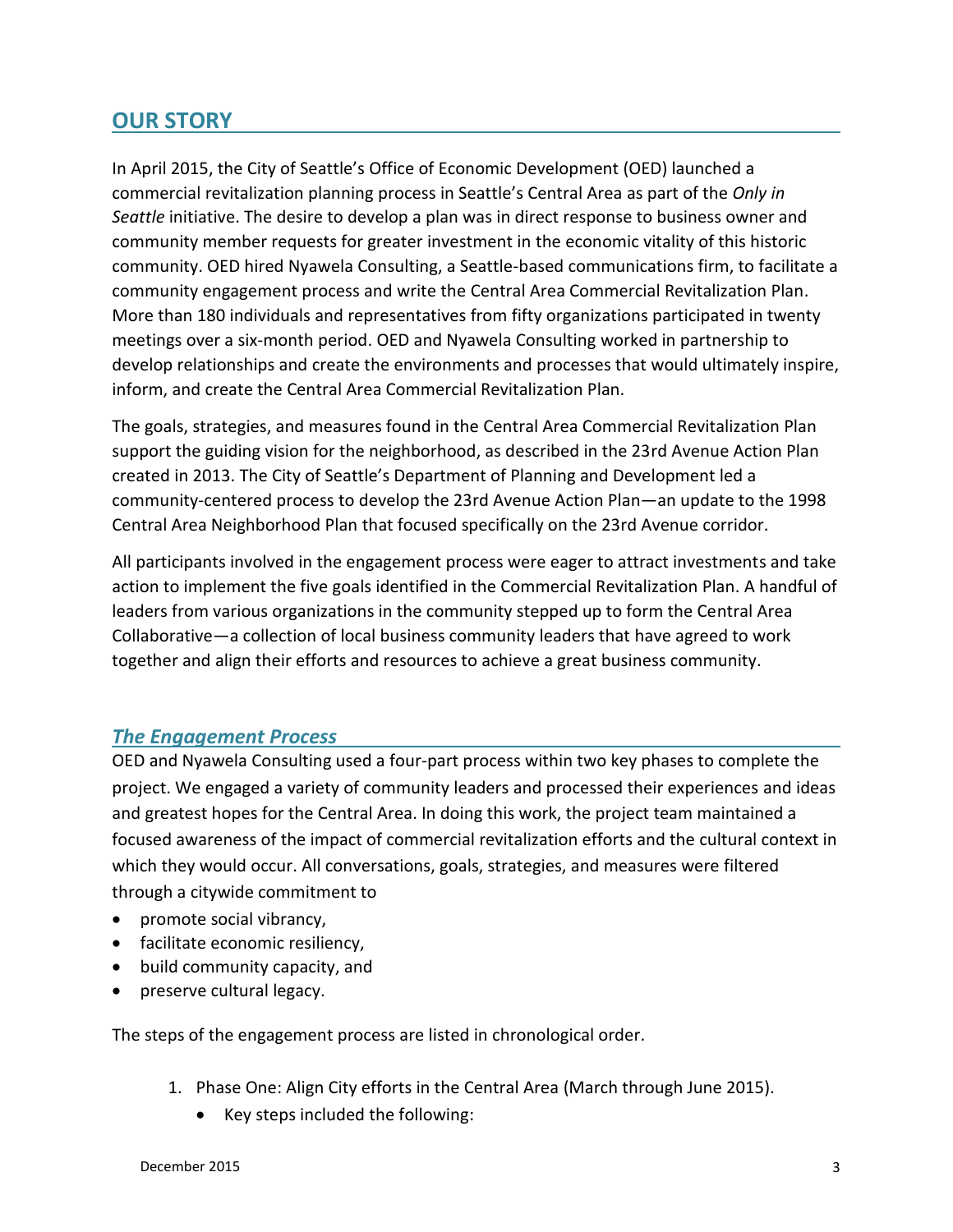- o Meeting monthly with seven–ten City departments (listed below in Phase One) to share information regarding work in the Central Area.
- o Develop aligned messaging for the City's Central Area efforts.
- o Develop aligned and intentional communication and engagement tools to be used by all City departments working in the Central Area.
- Phase One was completed in June 2015.
- 2. Phase Two: Build relationships with Central Area business leaders (began April 2015).
	- Key steps included the following:
		- o Meeting individually with Central Area business owners.
		- o Mitigating construction impacts of 23rd Avenue project with local business owners.
		- o Attending and updating established business affinity groups such as the 23rd Avenue ACT, Centerstone, Seattle Metropolitan Urban League, Central Area Chamber of Commerce, and node-specific entities.
		- o Identifying and acting upon opportunities for OED to support Central Area business efforts.
		- o Conduct six rounds of meetings to develop commercial revitalization plan (June through August 2015). Key steps included the following:
			- Announcing OED's intention to develop a commercial revitalization plan.
			- Inviting the most dynamic and diverse group of community members possible to develop the commercial revitalization plan.
			- Facilitating conversations about community wants and needs.
			- Aligning commercial revitalization plan goals with other Central Area improvement efforts.
			- This portion of the process was completed in August 2015.
		- o Write the Central Area Commercial Revitalization Plan (September through October 2015). Key steps included the following:
			- Writing clear and concise drafts of the commercial revitalization plan.
			- Gathering and incorporating community feedback on the plan's goals, strategies, and measures.
			- Gathering and incorporating City feedback on the plan's goals, strategies, and measures.
			- Aligning the commercial revitalization plan with local funding opportunities.
			- Including community language from the community.
			- This portion of the process was completed in November 2015.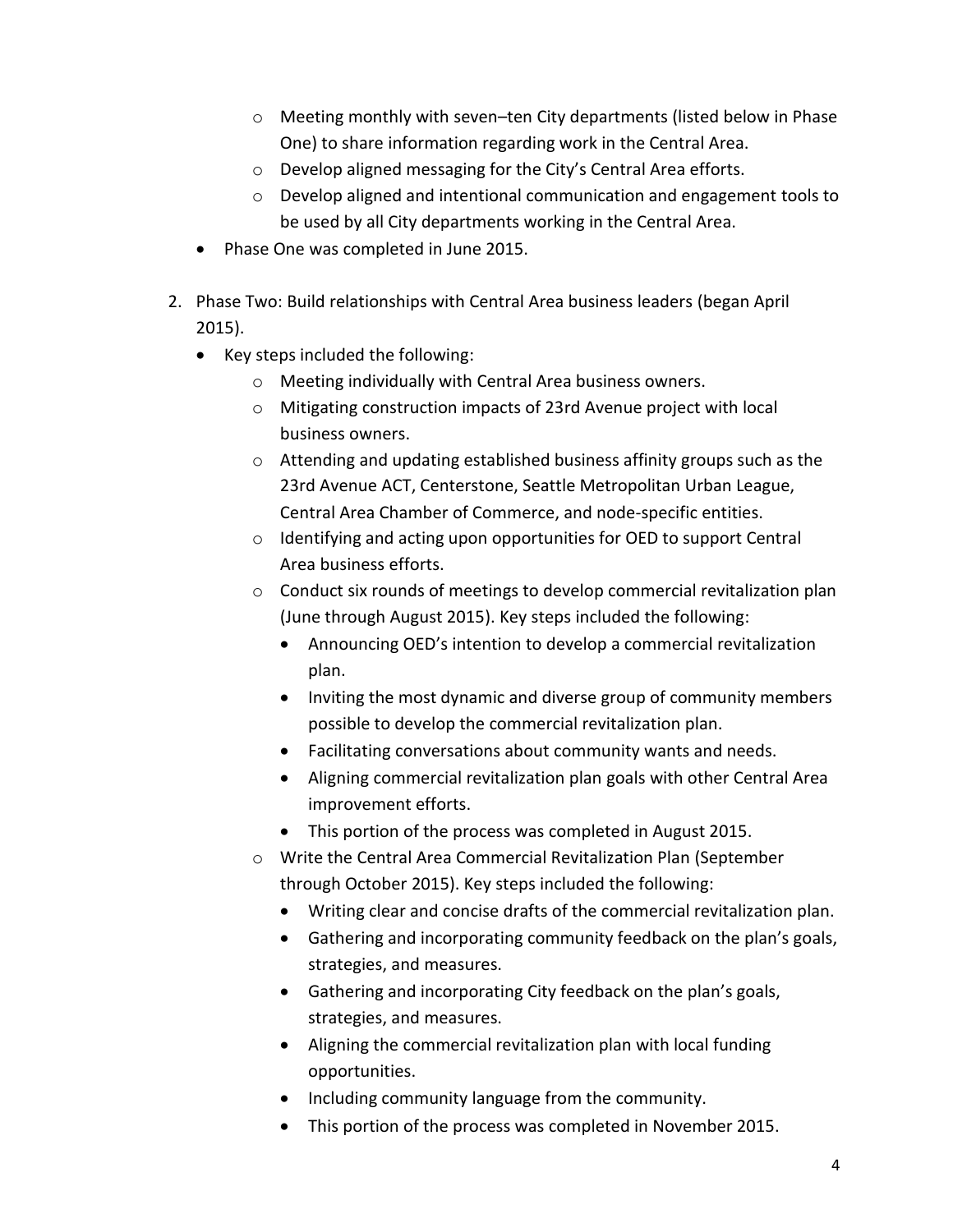Phase Two is ongoing, and as a result, it does not have a completion date.

#### <span id="page-4-0"></span>**Phase One: Align City Departments—Central Area Interdepartmental Team**

The Central Area continues to be a community focus within the Seattle area. Prior to launching the efforts associated with the Central Area Commercial Revitalization Plan, the City of Seattle created an interdepartmental team focused on the Central Area. This team was gathered for the sole purpose of aligning and enhancing efforts in the area while minimizing the inconveniences caused by a variety of City-led projects. City departments participating in the Central Area interdepartmental team include the following:

- Department of Neighborhoods
- Office of Arts & Culture
- Office of Economic Development
- Finance and Administrative Services
- Office of the Mayor
- Seattle Department of Transportation

As a result of gathering and sharing information and intentions related to each of their projects, the interdepartmental team developed a set of goals to frame the City's work in the Central Area. The following are the four identified goals:

- Promote social vibrancy
- Facilitate economic resiliency
- Build community capacity
- Preserve cultural legacy

The goals developed by the Central Area interdepartmental team provide a context in which to understand and evaluate the City's efforts and investments in the Central Area.

#### <span id="page-4-1"></span>**Phase Two: A Different Approach—Commercial Revitalization Plan**

At the onset of this project, OED acknowledged that many organizations and individuals served the Central Area with overlapping interests in the business community and commercial revitalization. There have been previous attempts to organize and represent business interests, and often, organizations were not working closely together on their shared goals. These efforts were often unsuccessful due to competing interests and overwhelming needs that were typically exacerbated by community disconnect and insufficient funding. Armed with this awareness, OED and Nyawela Consulting developed a different approach that focused on engaging community members through genuine relationships. In addition, the teams worked diligently to develop an authentic collaboration based on eliminating competition and building trust through unwavering transparency in intentions and information.

December 2015 5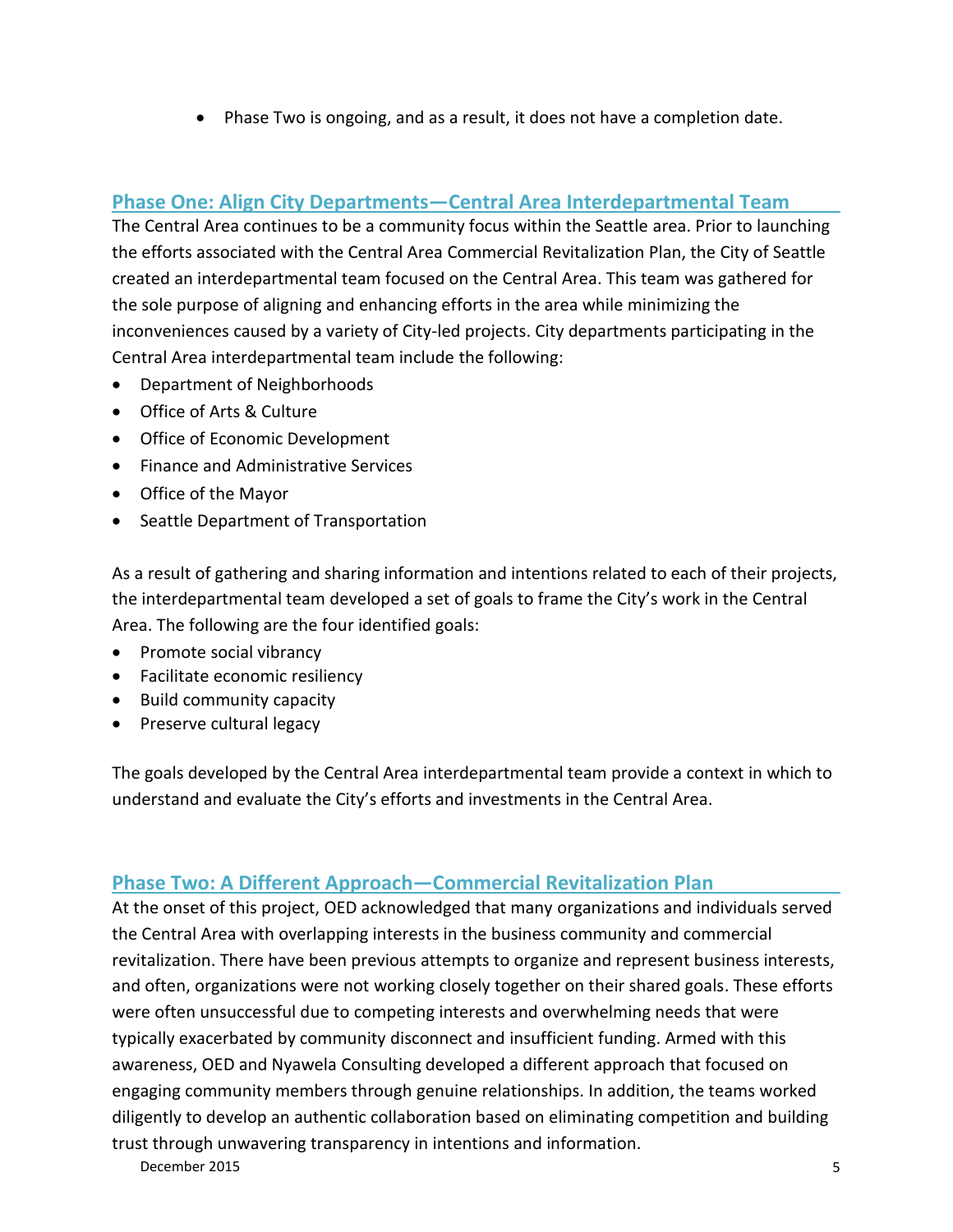Many dynamics contributed to the successful engagement process and completion of the commercial revitalization plan. The ten primary practices that appeared to influence the success of the group are as follows:

- 1. Putting relationships first.
- 2. Acknowledging and addressing the need for collective healing before beginning the work.
- 3. Embedding a variety of cultural practices and preferences into meeting design and facilitation.
- 4. Practicing unwavering, reciprocal, and radical transparency in thought, action, and information.
- 5. Creating an environment that ensured everyone's dignity and respect would remain in tact.
- 6. Acknowledging and identifying the need for a respected champion in the community and within the city's structure.
- 7. Sharing new information in person in order to minimize the potential for misinterpretation while inviting feedback and corrections as needed.
- 8. Inviting the right people to the right conversations.
- 9. Keeping true to the language and tone of how participants offered words and ideas.
- 10. Instilling excitement in community members as they create and implement an unedited destiny for their community.
- 11. Debriefing where we have come from and how we are moving forward.

### <span id="page-5-0"></span>**The Participants**

Participants in the commercial revitalization process invested a tremendous amount of time and attention to the process. OED conducted approximately twenty meetings for a total of 100 hours of meeting time. While each participant varied in their level of involvement, many engaged in three or more meetings over the course of the process. A list of invited and actual participants can be found in Appendix Two.

Throughout the engagement process, OED sought direction from the community on the selection of the appropriate leadership model. At the culmination of Phase Two, the community identified the need to work in a collaborative fashion in order to attract investments and achieve the commercial revitalization goals. A few business community leaders volunteered to lead the effort, maintain community at the center of the work, and support existing activities that achieve the goals in the Central Area Commercial Revitalization Plan. Their efforts marked the beginning of the Central Area Collaborative.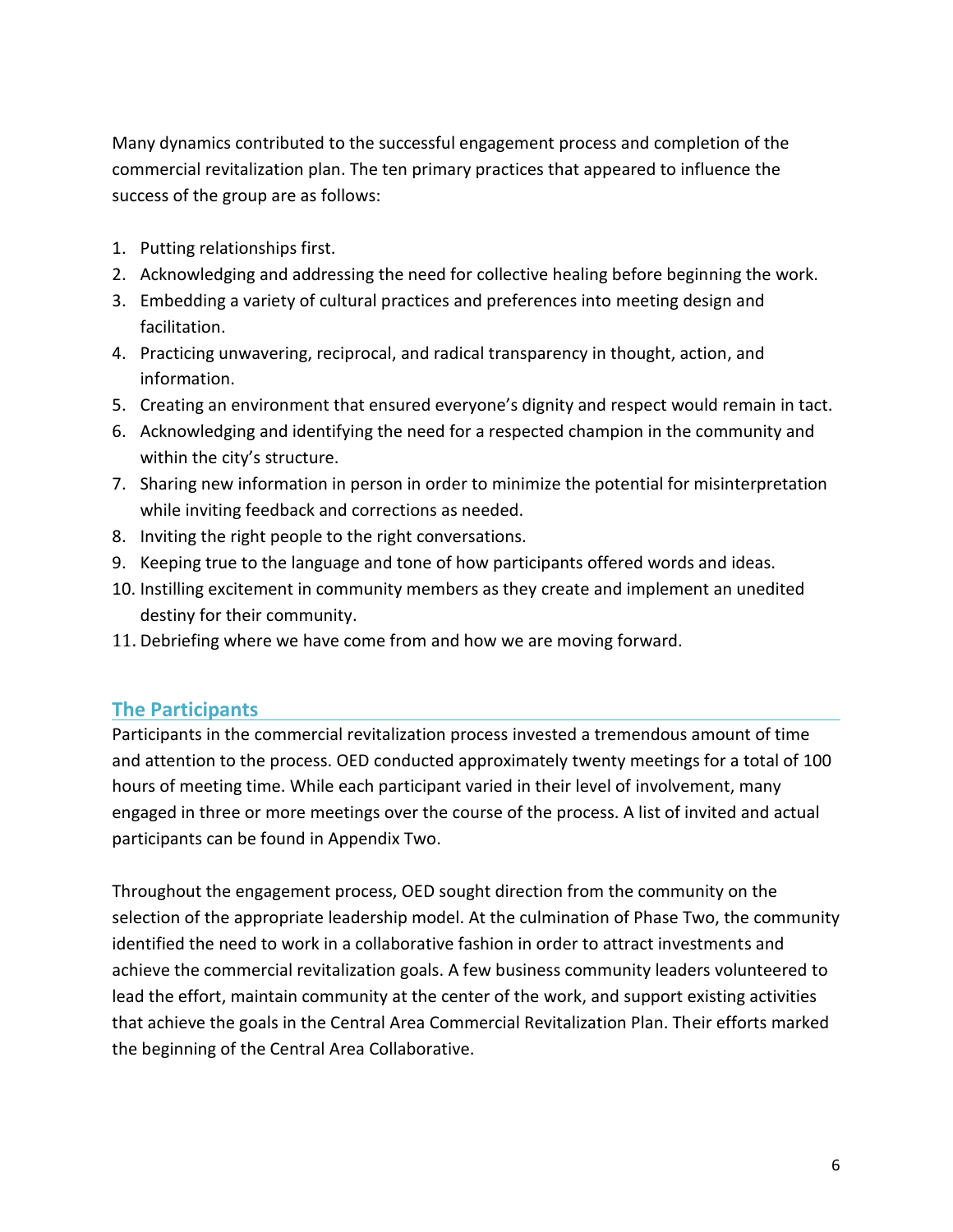## <span id="page-6-0"></span>**OUR FOUNDATION**

Foundational elements are the basis of what a group believes, what they do, and why they do it. A foundation comprises a group's mission, vision, and values as agreed upon by those working to actualize each.

Awareness of the Central Area Commercial Revitalization Plan's foundational elements allows community members to know and articulate how the plan will enhance their individual organization and business goals.

Below are the Central Area Commercial Revitalization Plan's foundational elements.

- **MISSION: TO ENSURE THE COMMERCIAL VITALITY OF THE CENTRAL AREA.**
- **VISION: THE CENTRAL AREA AS A THRIVING ECONOMIC AND CULTURALLY VIBRANT COMMUNITY.**
- **VALUES: WE HAVE FOUR VALUES TO GUIDE HOW WE WORK:**
	- **ALIGNMENT**
	- **COLLABORATION**
	- **COLLECTIVE RESPONSIBILITY**
	- **TRANSPARENCY**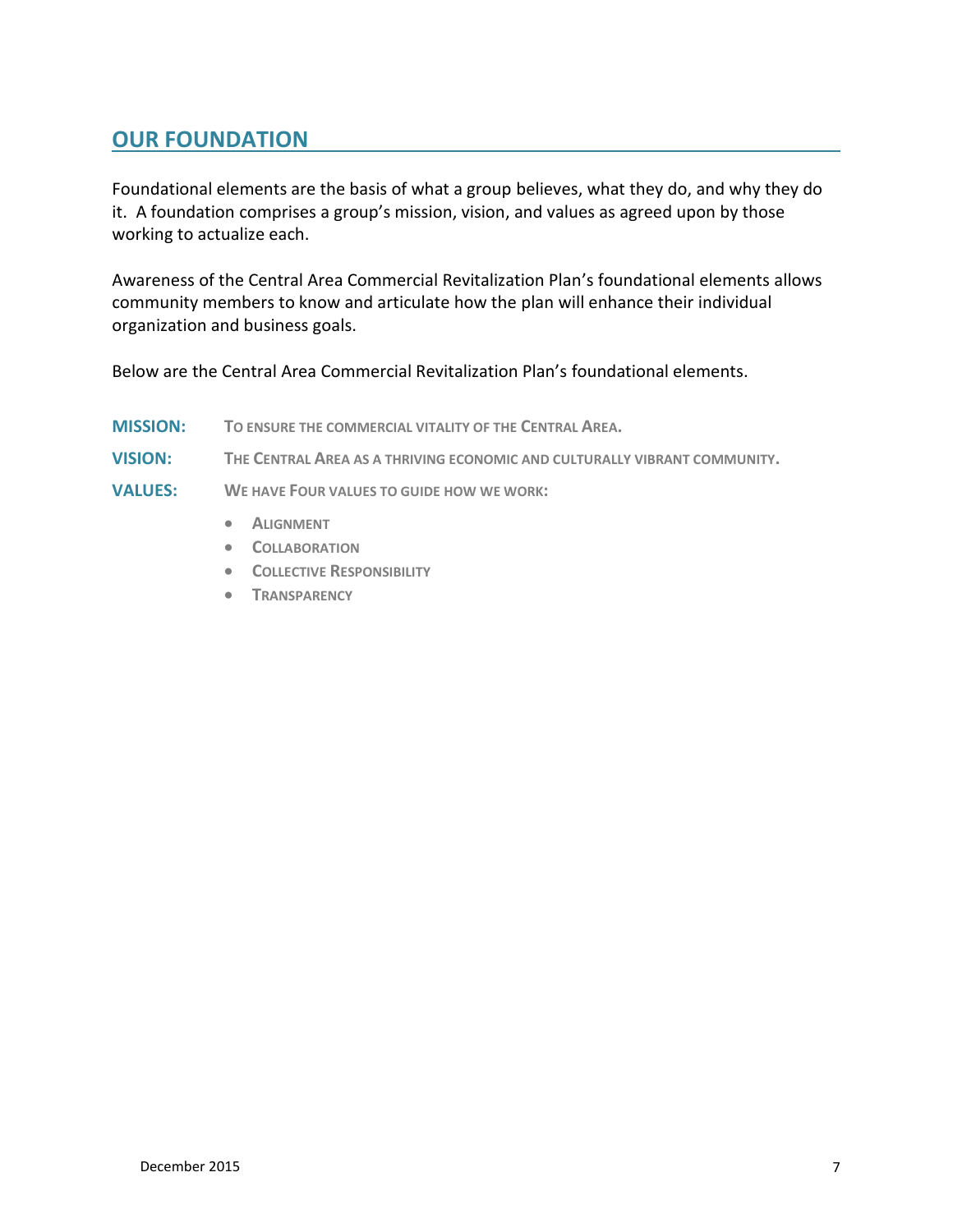## <span id="page-7-0"></span>**OUR GOALS**

As the Central Area Collaborative, we measure our success based on our ability to contribute to a thriving Central Area community. We are committed to ensuring that all community and collaborative members, partners, and supporters have confidence in our direction and understand the opportunities to support this work.

Five goals were identified through a multistage process of garnering input from community stakeholders. These goals help to focus our efforts, activate our mission, and manifest our vision.

| <b>GOALI:</b>    | ALIGN ONGOING COMMERCIAL DEVELOPMENT IN THE CENTRAL AREA WITH COMMUNITY INPUT.                                 |
|------------------|----------------------------------------------------------------------------------------------------------------|
| <b>GOAL II:</b>  | ESTABLISH, RETAIN, AND GROW INDEPENDENT, MICRO, AND SMALL BUSINESSES IN THE CENTRAL<br>AREA.                   |
| <b>GOAL III:</b> | INCREASE JOB TRAINING AND SOCIAL SERVICES FOR SPECIAL POPULATIONS LIVING AND WORKING<br>IN THE CENTRAL AREA.   |
| <b>GOAL IV:</b>  | DEVELOP A THRIVING, HIGH-QUALITY, AND EDUCATIONAL FOOD ECOSYSTEM REFLECTIVE OF THE<br><b>AFRICAN DIASPORA.</b> |
| <b>GOAL V:</b>   | <b>ESTABLISH THE CENTRAL AREA AS AN AFRICAN AMERICAN ARTS AND CULTURAL CENTER.</b>                             |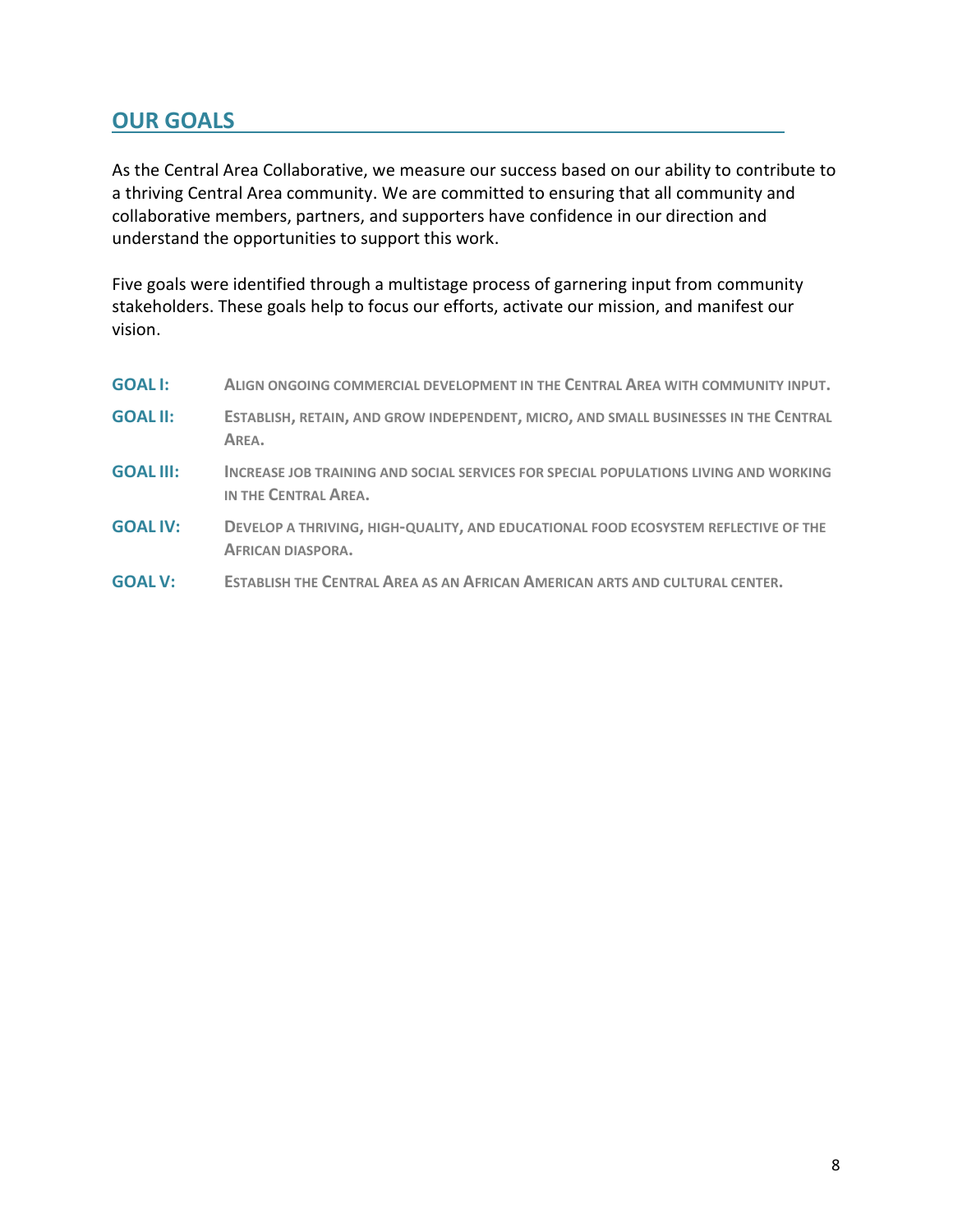## <span id="page-8-0"></span>**OUR GOALS—VISUAL**

**Align ongoing commercial development in the Central Area with community input.**

**Increase job training and social services for special populations living and working in the Central Area.**

How will we ensure the commercial vitality of the Central Area?

**Develop a thriving, highquality, and educational food ecosystem reflective of the African diaspora.**

**Establish, retain, and grow independent, micro, and small businesses in the Central Area.**

**Establish the Central Area as an African American arts and cultural center.**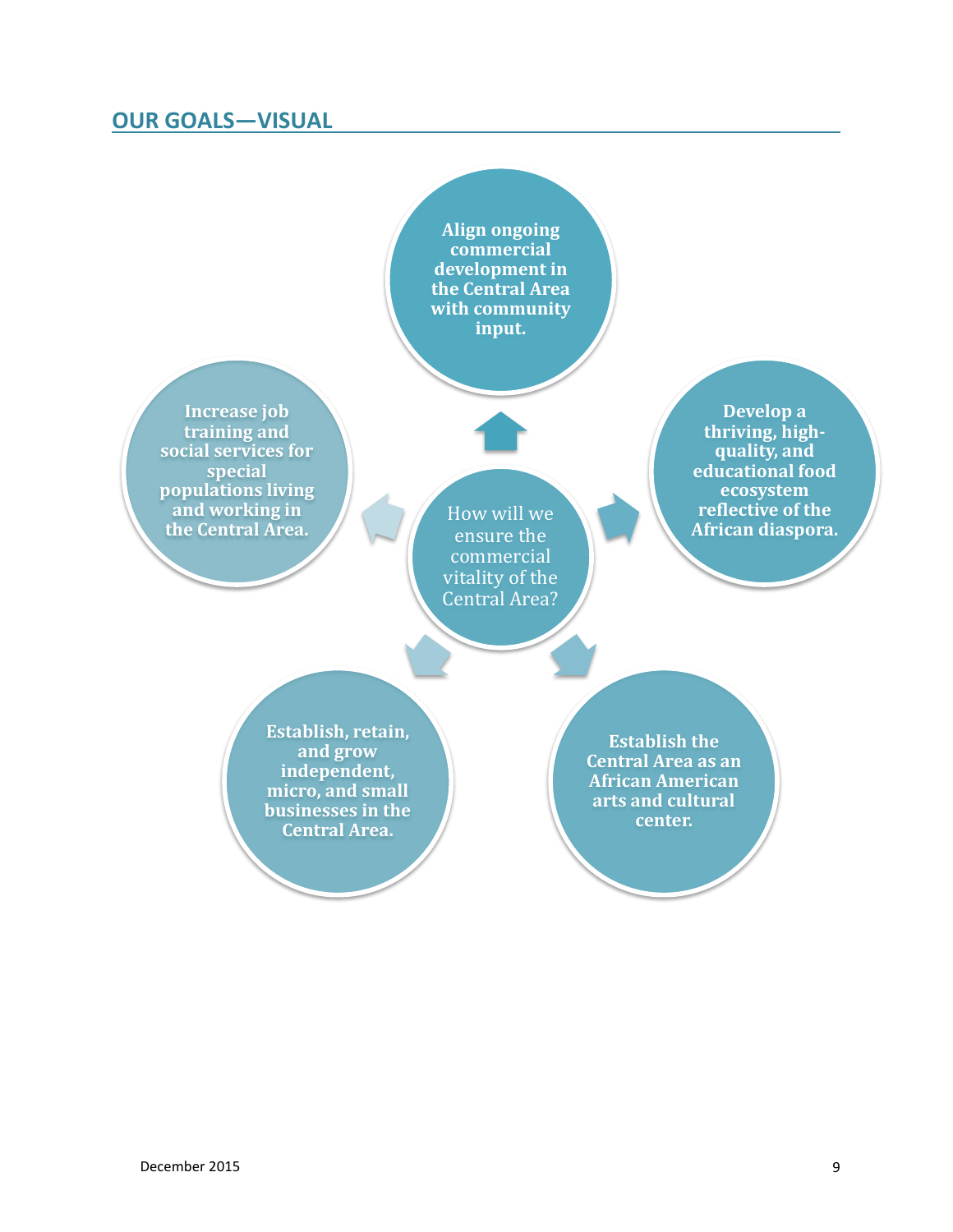## <span id="page-9-0"></span>**OUR STRATEGIES**

Within each goal, we prioritize short- and long-term efforts. We do this to achieve our goals in a timely and efficient manner. These strategies are directly tied to the day-to-day work of the business and community members who support the Central Area Commercial Revitalization Plan.

The strategies identified below reflect the prioritized efforts of our known work. They will shape our work for the next three years while remaining flexible enough to respond to new and time-sensitive opportunities. Each goal in this plan is supported by two to three strategies. These strategies are the standards against which we will measure our progress and impact.

#### **GOAL I: ALIGN ONGOING COMMERCIAL DEVELOPMENT IN THE CENTRAL AREA WITH COMMUNITY INPUT.**

- **STRATEGY 1**: Increase community awareness of opportunities to engage and influence development and land use projects.
- **STRATEGY 2**: Make commercial development accountable to community priorities.
- **STRATEGY 3**: Identify collaborative leaders willing to serve as liaisons to commercial developers.
- **GOAL II: ESTABLISH, RETAIN, AND GROW INDEPENDENT, MICRO, AND SMALL BUSINESSES IN THE CENTRAL AREA.**
- **STRATEGY 1**: Develop a coordinated marketing strategy for small businesses in the Central Area.
- **STRATEGY 2**: Offer technical and professional development support to Central Area business owners.
- **STRATEGY 3**: Provide the financial and technical support needed to make Black business ownership more affordable and accessible in the Central Area.
- **GOAL III: INCREASE JOB TRAINING AND SOCIAL SERVICES FOR SPECIAL POPULATIONS LIVING AND WORKING IN THE CENTRAL AREA.**
- **STRATEGY 1**: Partner with schools, educational institutions, and city departments to identify job training and program needs for special populations.
- **STRATEGY 2**: Identify and partner with local organizations, businesses, and financial institutions to support programs and align job training with available and emerging employment opportunities.
- **GOAL IV: DEVELOP A THRIVING, HIGH-QUALITY, AND EDUCATIONAL FOOD ECOSYSTEM REFLECTIVE OF THE AFRICAN DIASPORA.**
- **STRATEGY 1**: Create the right food production and retail mix for the community.
- **STRATEGY 2**: Practice group economics and investment for spaces and marketing.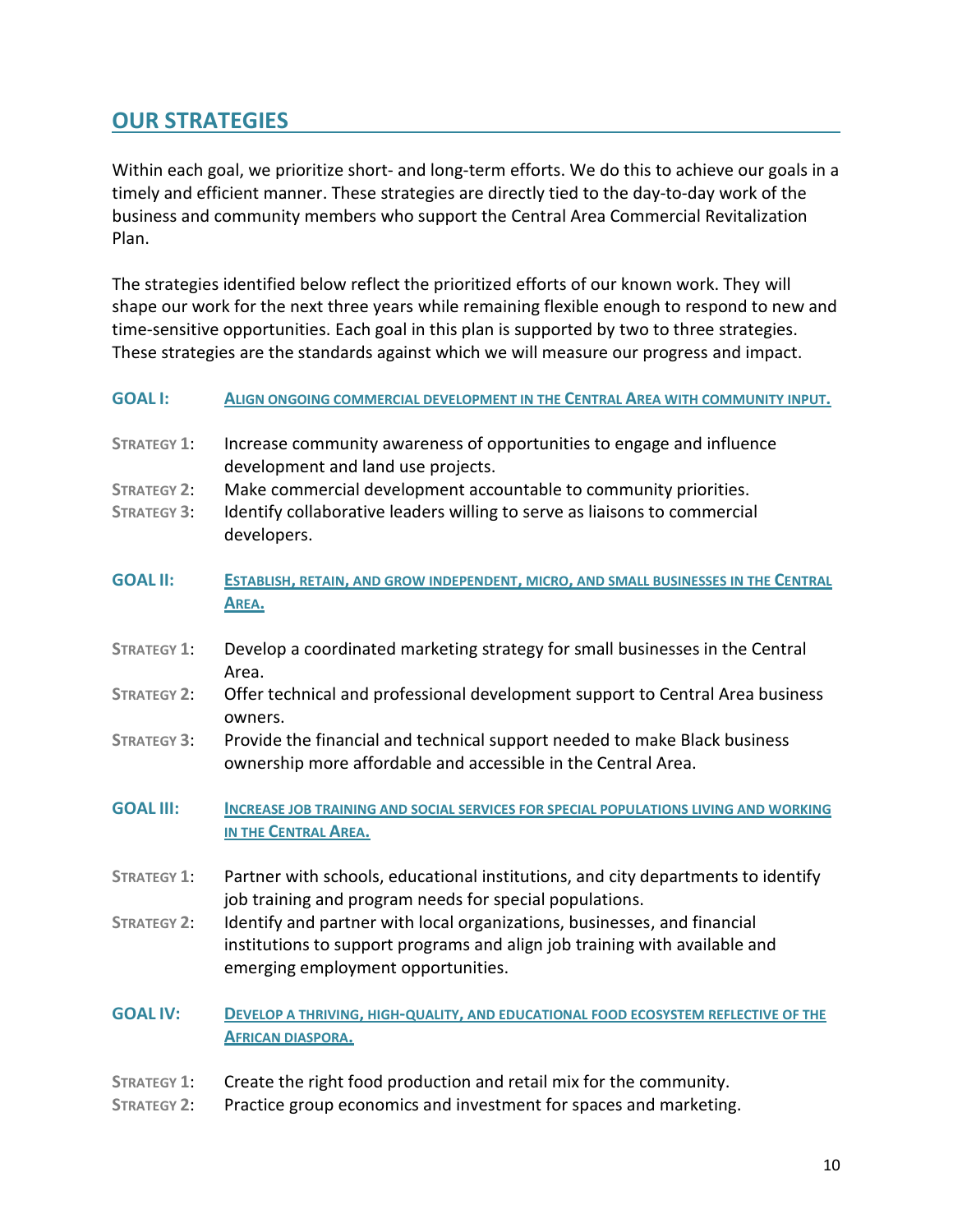- **GOAL V: ESTABLISH THE CENTRAL AREA AS AN AFRICAN AMERICAN ARTS AND CULTURAL CENTER.**
- **STRATEGY 1**: Partner with the Office of Arts & Culture to establish the Central Area as a cultural arts district.
- **STRATEGY 2**: Develop an ecosystem to support arts- and culture-based businesses.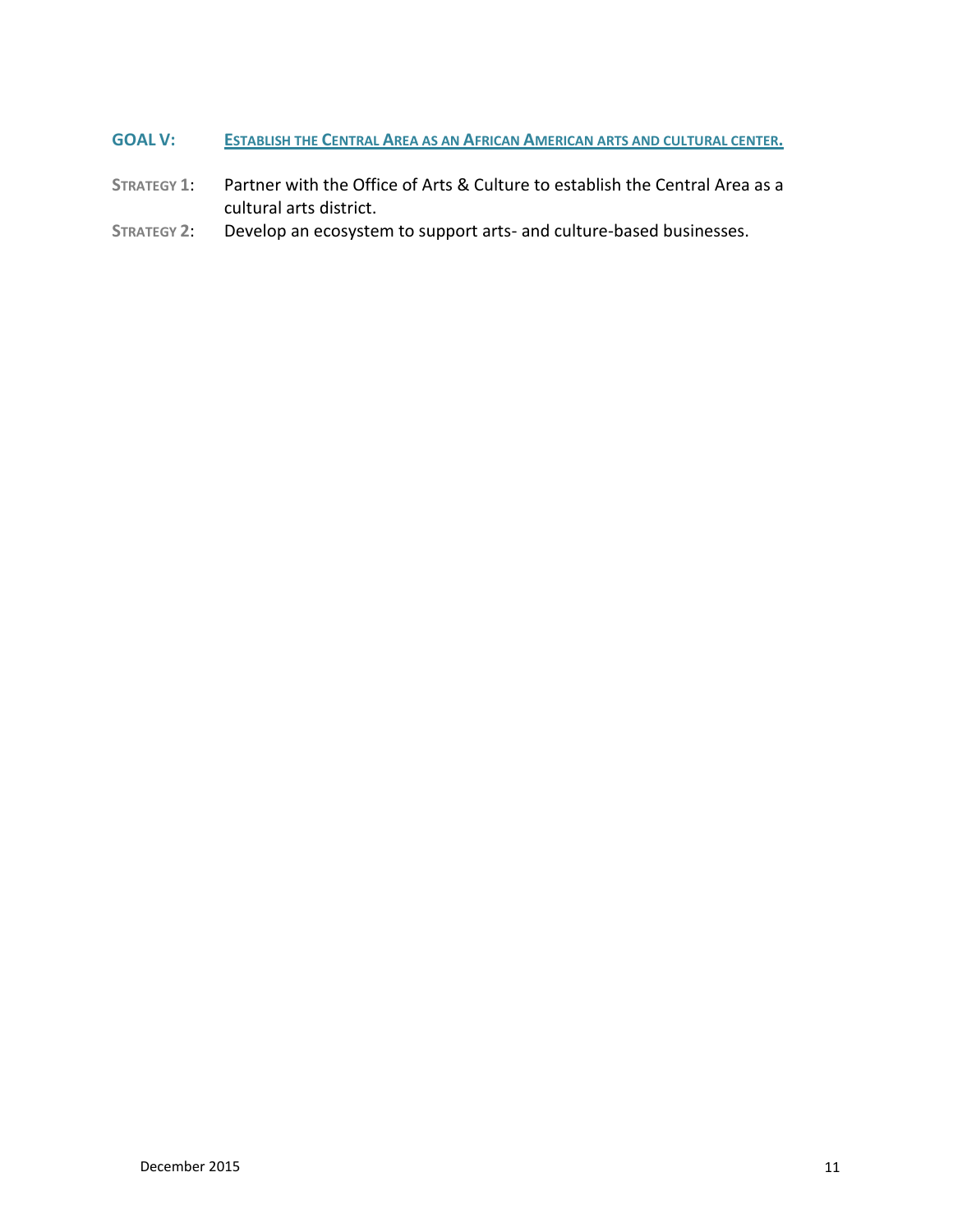## <span id="page-11-0"></span>**OUR MEASURES OF PROGRESS AND IMPACT**

Once we establish goals and identify strategies, we want to hold ourselves accountable to meeting them. To do this with integrity and accuracy, we will establish qualitative and quantitative measures to evaluate our progress and impact.

Just as the previously mentioned strategies align with the goals, the measures that follow align with the strategies. We have assigned three to five measures to each strategy.

#### **GOAL I: ALIGN ONGOING COMMERCIAL DEVELOPMENT IN THE CENTRAL AREA WITH COMMUNITY INPUT.**

- **STRATEGY 1**: Increase community awareness of opportunities to engage and influence development and land use projects.
	- o Create or highlight online tools that help people understand projects happening in the neighborhood.
	- $\circ$  Identify new ways in which people can participate in the land use and design review process.
	- $\circ$  Create an urban design framework focused on the business nodes within the Central Area.

#### **STRATEGY 2**: Make commercial development accountable to community priorities.

- $\circ$  Convene community residents and stakeholders to identify shared values on economic development.
- $\circ$  Coordinate with the City to communicate community priorities to city departments (e.g., DPD, DON, and OED).
- $\circ$  Facilitate a clear path for small, large, local, and national developers to engage with community organizations.
- $\circ$  Identify and provide incentives for developers to include community priorities in development plans.
- **STRATEGY 3**: Identify collaborative leaders willing to serve as liaisons to commercial developers.
	- $\circ$  Support dynamic solutions designed to meet the complex and diverse needs of collaborative members.
	- o Engage leaders from diverse interests and expertise.
	- o Build strong and transparent relationships with commercial developers invested in the Central Area.
- **GOAL II: ESTABLISH, RETAIN, AND GROW INDEPENDENT, MICRO, AND SMALL BUSINESSES IN THE CENTRAL AREA.**
- **STRATEGY 1**: Develop a coordinated marketing strategy for small businesses in the Central Area.
	- o Create a comprehensive Central Area brand/identity.
	- o Identify replicable neighborhood collaborative marketing models.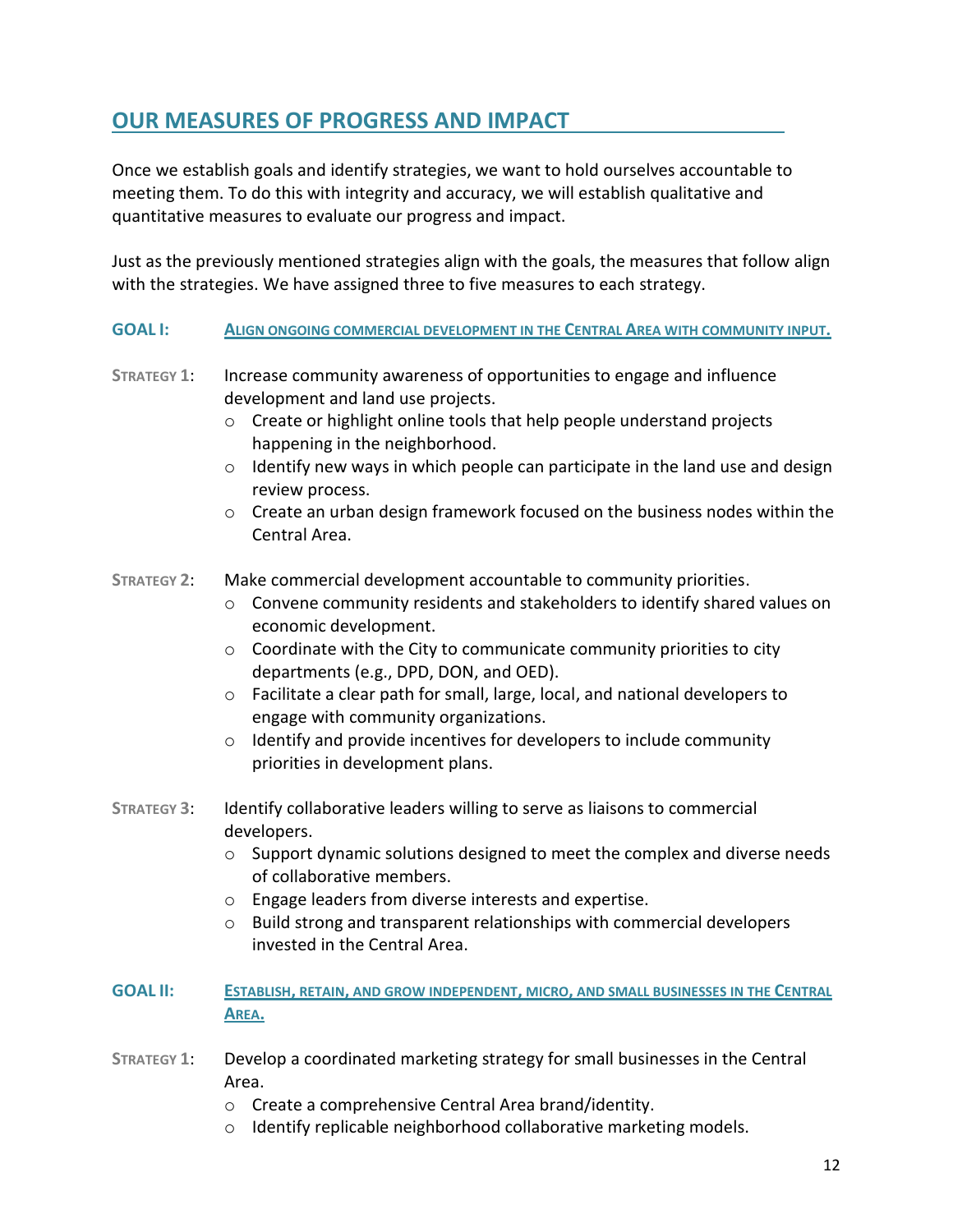- $\circ$  Provide monthly marketing support to ten businesses focused on arts and culture.
- $\circ$  Implement two to three unique marketing initiatives within the next two years.
- **STRATEGY 2**: Offer technical and professional development support to Central Area business owners.
	- o Develop a micro business development strategy.
	- o Develop a technical support series for new small business owners.
	- $\circ$  Develop a technical support series for established small business owners.
	- $\circ$  Increase professional development support for new and established business owners.
- **STRATEGY 3**: Provide the financial and technical support needed to make Black business ownership more affordable and accessible in the Central Area.
	- $\circ$  Create and/or adopt a theory of change or logic model focused on creating an equitable and level economic playing field.
	- o Secure funds to support a community-based, grant-making program for entrepreneurs.
	- $\circ$  Facilitate strategic relationships with local banks to increase small business loan options.
	- $\circ$  Work with the City to develop incentive plans that support entrepreneurs and micro and small businesses.

#### **GOAL III: INCREASE JOB TRAINING AND SOCIAL SERVICES FOR SPECIAL POPULATIONS LIVING AND WORKING IN THE CENTRAL AREA.**

- **STRATEGY 1**: Partner with schools, educational institutions, and city departments to identify job training and program needs for special populations.
	- o Identify special populations and the social services needed to support jobtraining effort (e.g., childcare, transportation, and low-income housing).
	- $\circ$  Convene service organizations to review current programming and identify gaps in support services.
	- o Gather data from the City of Seattle, King County, and Seattle Public Schools on special populations living in the Central Area.
	- o Create a community-based foundation focused on jobs, education, and financial literacy.
- **STRATEGY 2**: Identify and partner with local organizations, businesses, and financial institutions to support programs and align job training with available and emerging employment opportunities.
	- o Engage institutions with established training programs and internship opportunities.
	- $\circ$  Identify opportunities to build better connections to existing programs.
	- o Increase business owners' awareness of the pool of trained community members.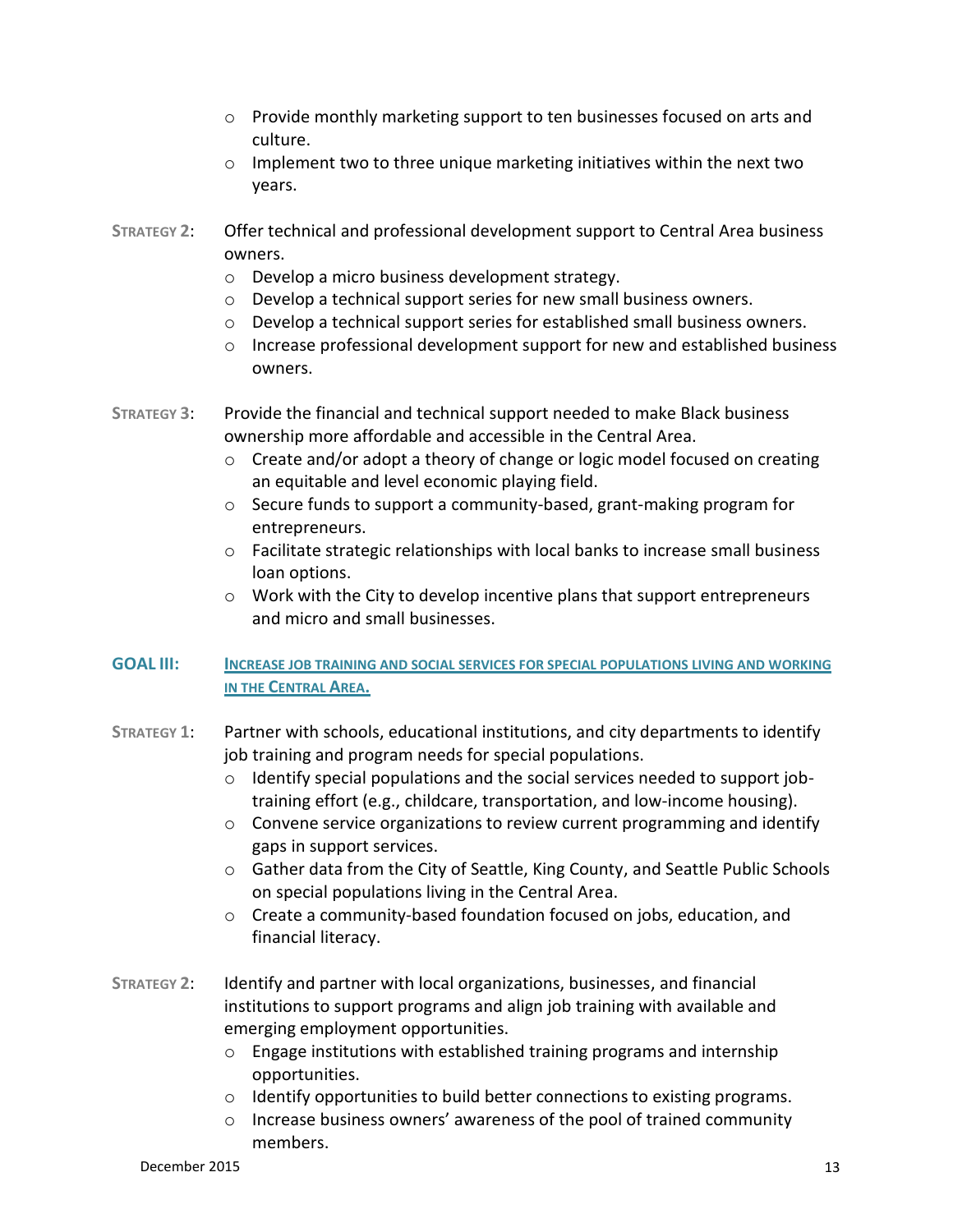- **GOAL IV: DEVELOP A THRIVING, HIGH-QUALITY, AND EDUCATIONAL FOOD ECOSYSTEM REFLECTIVE OF THE AFRICAN DIASPORA.**
- **STRATEGY 1**: Create the right food production and retail mix for the community.
	- o Establish a Central Area Farmer's Market.
	- o Negotiate with the City to secure long-term use of spaces and properties supportive of the community's food interests (e.g., planting strips, right-ofways, schools, and firehouses).
- **STRATEGY 2**: Practice group economics and investment for spaces and marketing.
	- $\circ$  Create an entity that allows restaurant owners to work as a community in support of one another.
	- o Identify a collective economic model supportive of pooling money, securing resources, sharing ideas, and employing strategic purchasing power.
	- $\circ$  Develop pipeline for small business creation through a centralized innovation hub.
	- o Secure resources to support business creation programs (e.g., Fare Start, SUI).

#### **GOAL V: ESTABLISH THE CENTRAL AREA AS AN AFRICAN AMERICAN ARTS AND CULTURAL CENTER.**

- **STRATEGY 1**: Partner with the Office of Arts & Culture to establish the Central Area as a cultural arts district.
	- o Establish an accessible and inviting "hub" of art facilities within the Central Area.
	- $\circ$  Promote the participation and financial support of artists, art venues, and cultural events.
- **STRATEGY 2**: Develop an ecosystem to support arts- and culture-based businesses.
	- o Identify and prioritize the desired elements of an arts and culture ecosystem.
	- o Review zoning codes related to arts and cultural facility development.
	- o Provide affordable spaces to support the creation and presentation of all forms of arts and culture.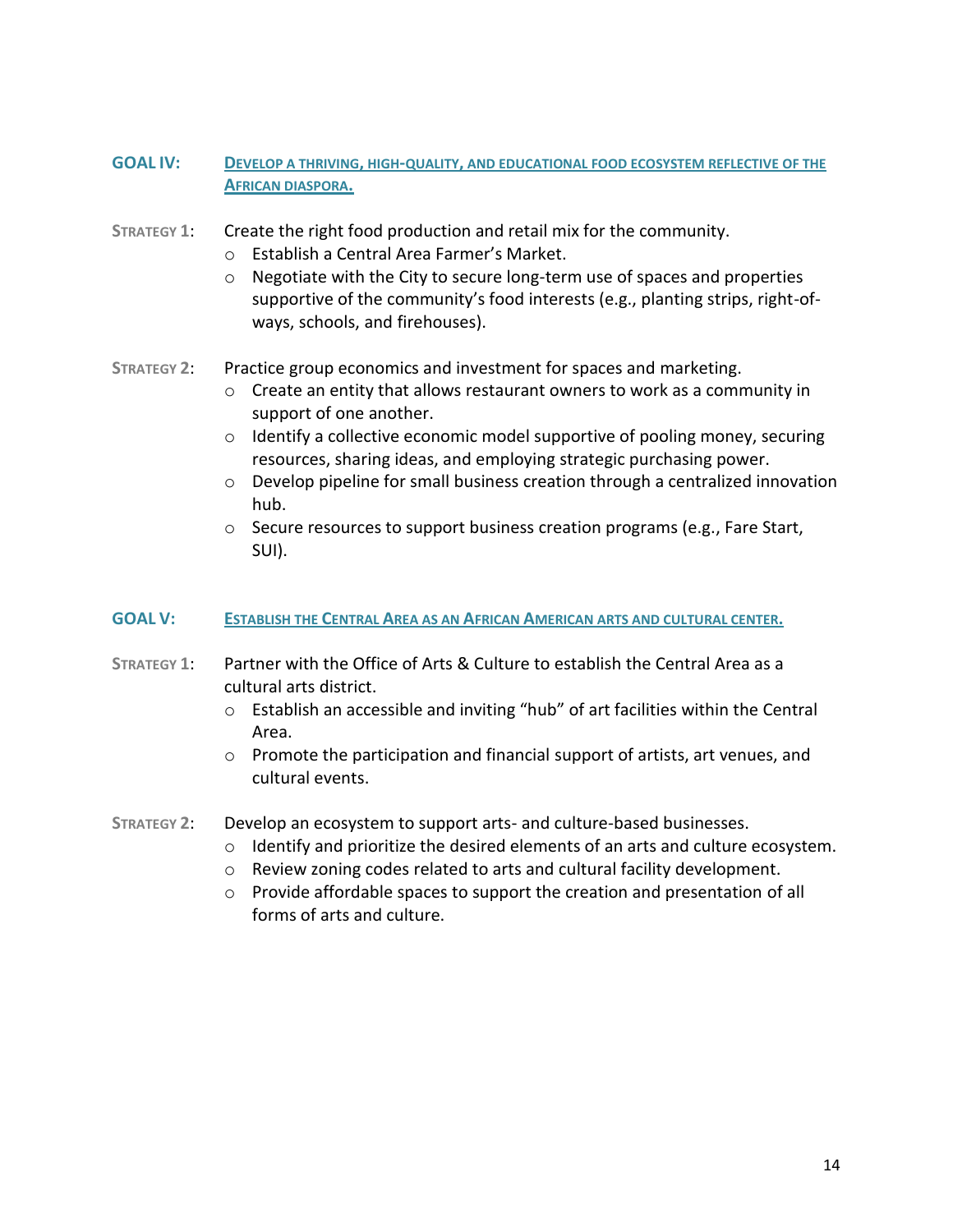# <span id="page-14-0"></span>**THE CITY OF SEATTLE'S COMMITTMENT**

The City of Seattle is committed to the continued vibrancy of the historic Central Area. The Office of Economic Development is committed to working in partnership with the community. Through the *Only in Seattle* initiative, a partnership between neighborhood business districts and the City's Office of Economic Development, OED has demonstrated, and will continue to demonstrate, commitment to the Central Area by investing in efforts that

- allow small businesses to grow and flourish, making a positive contribution to the city's economic health;
- reflect the unique character of the neighborhoods where they are located and contribute to their vitality; and
- empower business owners to organize around a common vision and attract investment.

All departments of the City of Seattle are aligned and in partnership with the comprehensive vision and subsequent goals for the Central Area. The City is excited about the future of this community and is committed to being held accountable for its continued growth and vitality.

We are, and will remain, partners in manifesting a shared vision and achieving communitydriven goals that promote social vibrancy, facilitate economic resiliency, build community capacity, and preserve cultural legacy in the Central Area.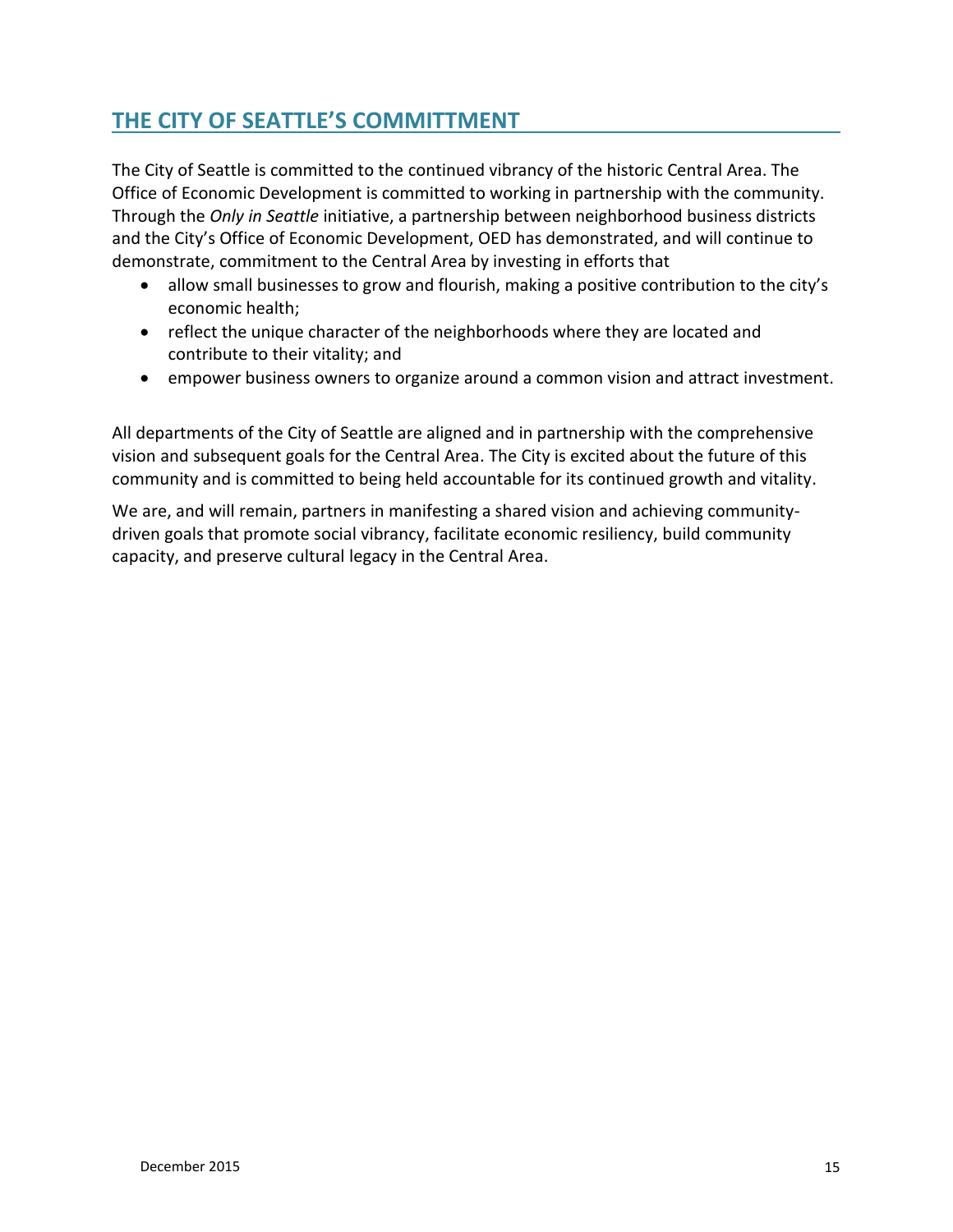## <span id="page-15-0"></span>**APPENDIX ONE: THE ENGAGEMENT PROCESS—DETAILED**

- ROUND I: During the first rounds of meetings, OED engaged six segmented groups to create personal and community timelines that communicated their personal and professional commitment to an investment in the Central Area. The timeline exercise helped facilitate trust and broad agreement in the room that some level of collective healing needed to occur before the group would be able to move forward and stay together throughout the process. Sharing personal histories spurred relationship building and led to better understanding and less judgment when people needed to negotiate with one another. The various groups included business community leaders, neighborhood residents and representatives, elders, religious leaders, and business owners.
- ROUND 2: Round two meetings continued to engage community members per the practice of round one. However, these meetings focused on identifying needs and wants as they aligned with individual and collective stories shared in round one. During this time it was important to identify overlapping needs and wants while beginning to consider operational structures for the collaboration. In addition, we brought in the Cultural District partners to ensure people knew what was going on.
- ROUND 3: Round three meetings focused on leadership. We met with individuals and organizations that expressed an interest in leading this work or hosting it until it was able to stand on its own. We discussed two key questions:
	- What is the right structure for the neighborhood?
	- What role are you willing to play?

After these discussions, we emphasized that OED is still looking for direction from the community to decide how to organize. The community leaders' ongoing roles would be to provide space and facilitation to ensure the collaboration was developed and supported in its early formation.

ROUND 4: Round four consisted of a meeting with all groups. During this meeting we developed a community timeline and outlined a plan that led to goals and strategies. We edited the goals and strategies before moving on to identify the measures needed to track the Collaborative's success.

> After culling and presenting the feedback, we asked the participants to populate and articulate the measures and goals. We asked unlikely and often unfamiliar collaborative participants to work as partners for this process. We then conducted a whole group review to ensure transparency.

ROUND 5: Round five meetings brought everyone together to review the goals and strategies. This was an opportunity to see work from round four organized and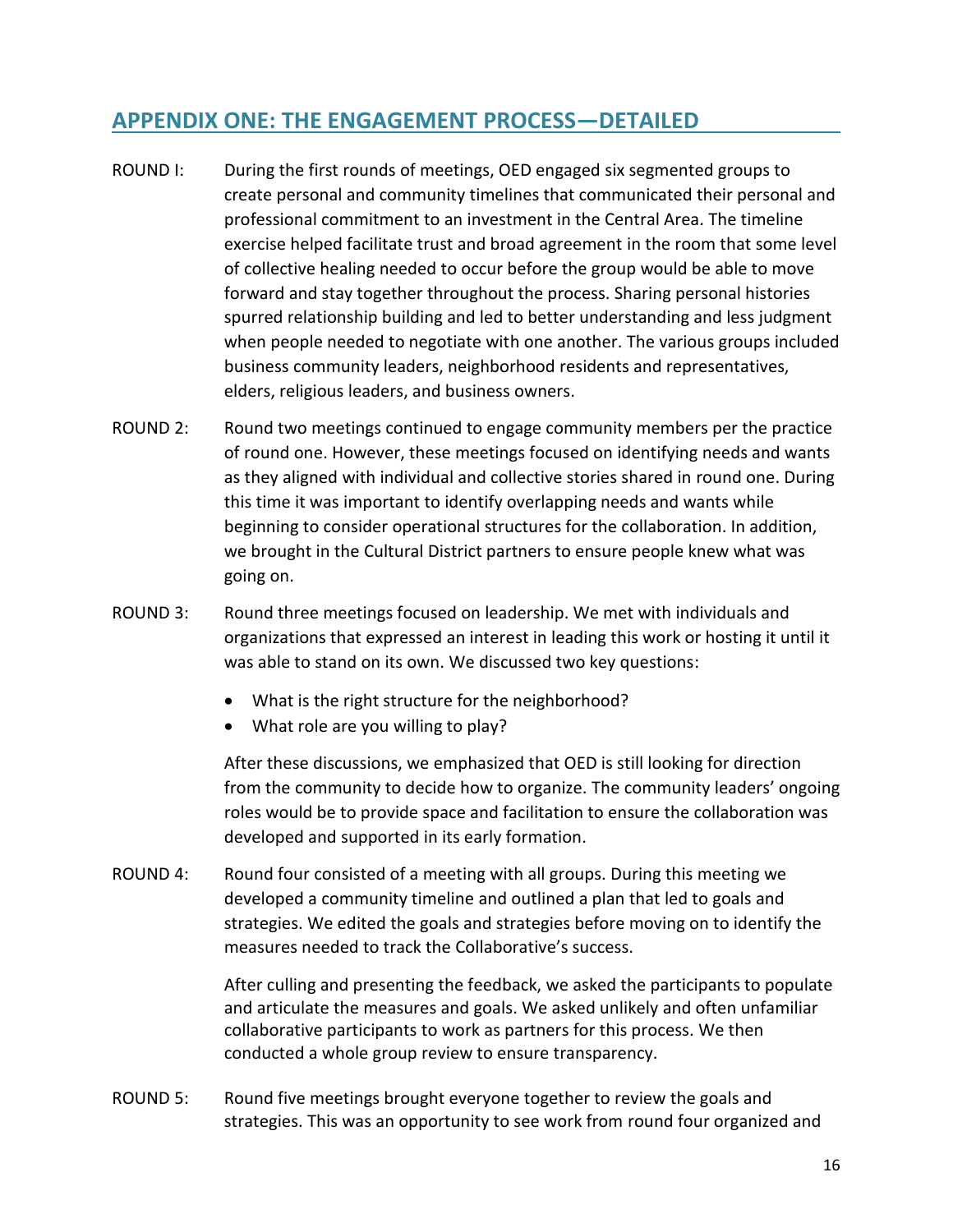formatted into a more traditional document. We invited the community to articulate the entire document to approve its language for goals and strategies. Once it was completed, we left it as is and did not translate the language into "City speak."

ROUND 6: Round six meetings were a series of goal-based meetings. We hosted one meeting for each goal and invited anyone interested to attend. During each meeting, we asked participants to analyze and edit the goal, along with its respective strategies and measures. The facilitated process led to a natural prioritization that was assessed as being both accurate and effortless.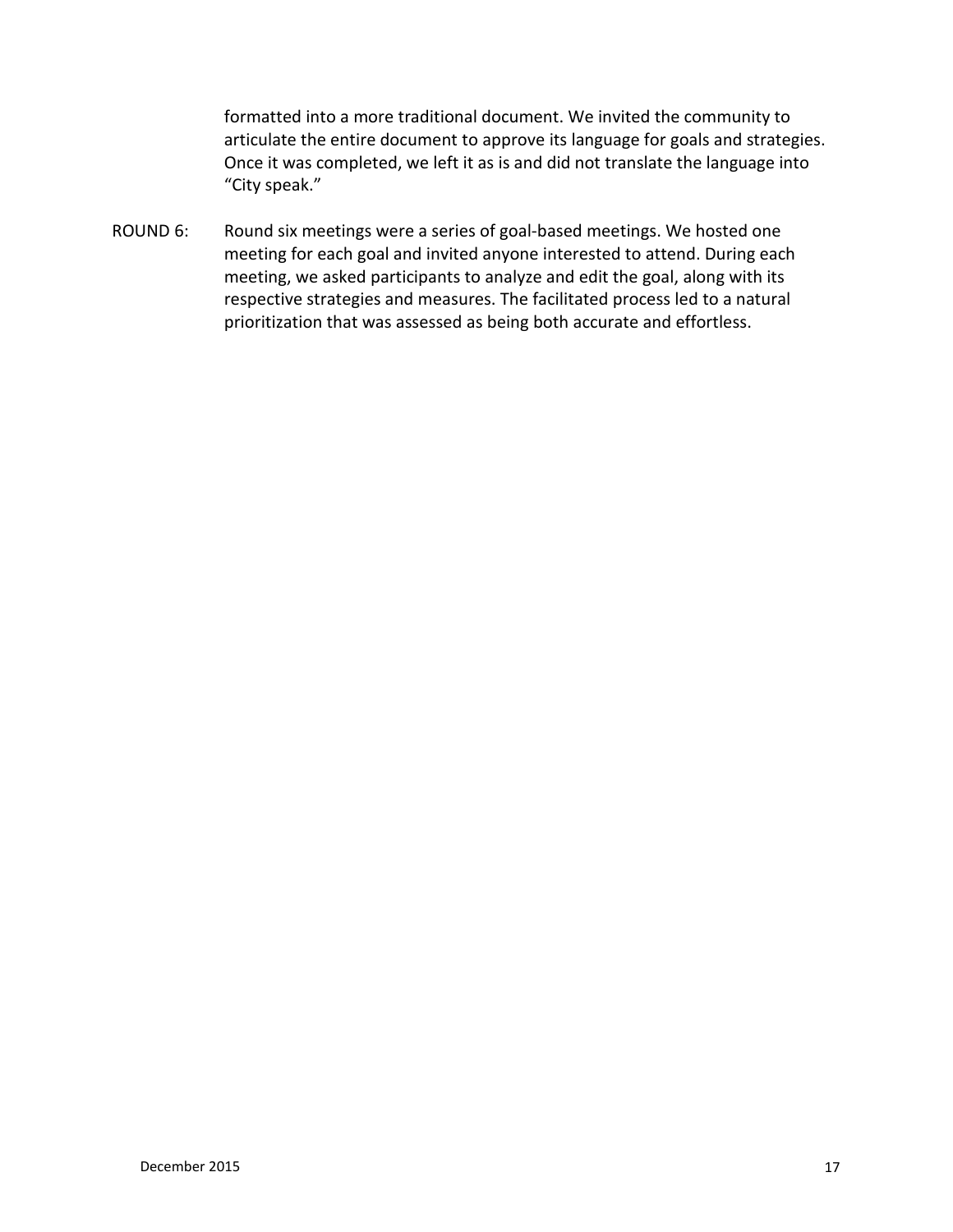## <span id="page-17-0"></span>**APPENDIX TWO: THE PARTICIPANTS**

The following individuals and organizations were invited to be part of the engagement process for the Central Area Commercial Revitalization Plan. If you or someone you know is not listed and would like to be a part of future engagement efforts, please contact the Office of Economic Development directly at 206-386-9748.

| <b>Name</b>            | <b>Role or Organization</b>               |
|------------------------|-------------------------------------------|
| <b>Alice Davis</b>     | Community elder                           |
| Andrea Caupain         | Centerstone                               |
| Asfaha Lemlem          | Good Neighbor Grocery                     |
| <b>Chris Persons</b>   | <b>Capitol Hill Housing</b>               |
| <b>Cornelius Mason</b> | Urban League                              |
| Dan Dixon              | <b>Swedish Medical</b>                    |
| <b>David Harris</b>    | Hack the CD                               |
| David Elfalan          | First Thursday - I Like Black Business    |
| Decharlene Williams    | <b>Central Area Chamber of Commerce</b>   |
| Evelyn Allen           | Catholic Community Services of Washington |
| Ezra Teshome           | <b>SMU Real Estate</b>                    |
| Felix Ngoussou         | <b>Community Capital Development</b>      |
| <b>George Staggers</b> | <b>Community Capital Development</b>      |
| <b>Heyward Watson</b>  | <b>Third Sector Company</b>               |
| Hugh Bangasser         | <b>K&amp;L Gates</b>                      |
| lan Eisenberg          | <b>CD Association</b>                     |
| Jason Davison          | Cortona Café                              |
| Jim Mueller            | Jim Mueller, LLC                          |
| Kji Kelly              | <b>Historic Seattle</b>                   |
| Lance Sherwood         | <b>Weingarten Realty</b>                  |
| Larry Williams         | First Thursday - I Like Black Business    |
| Leon Garnett           | Centerstone                               |
| Linda Mitchell         | Lake Union Partners (consultant)          |
| Lottie Cross           | <b>Black Dollar Days Task Force</b>       |
| Messeret Habeti        | <b>East African Business Association</b>  |
| Michael Seiwerath      | <b>Capitol Hill Housing</b>               |
| <b>Ollie Garrett</b>   | Tabor 100                                 |
| Pamela Banks           | Urban League                              |
| <b>Rachael Steward</b> | Seattle University                        |
| Marilyn McCamey        | Seattle Vocational Institute              |
| Rev. Robert Jeffrey    | New Hope Church                           |
| Rob Liebreich          | Aegis Living on Madison                   |
| Selome Teshome         | <b>SMU Real Estate</b>                    |
| <b>Steve Sneed</b>     | Seattle Center                            |
| Sue Oliver             | Seattle University                        |
| Tom Bangasser          | <b>Union Street Business Association</b>  |
| <b>Vivian Phillips</b> | Seattle Theatre Group                     |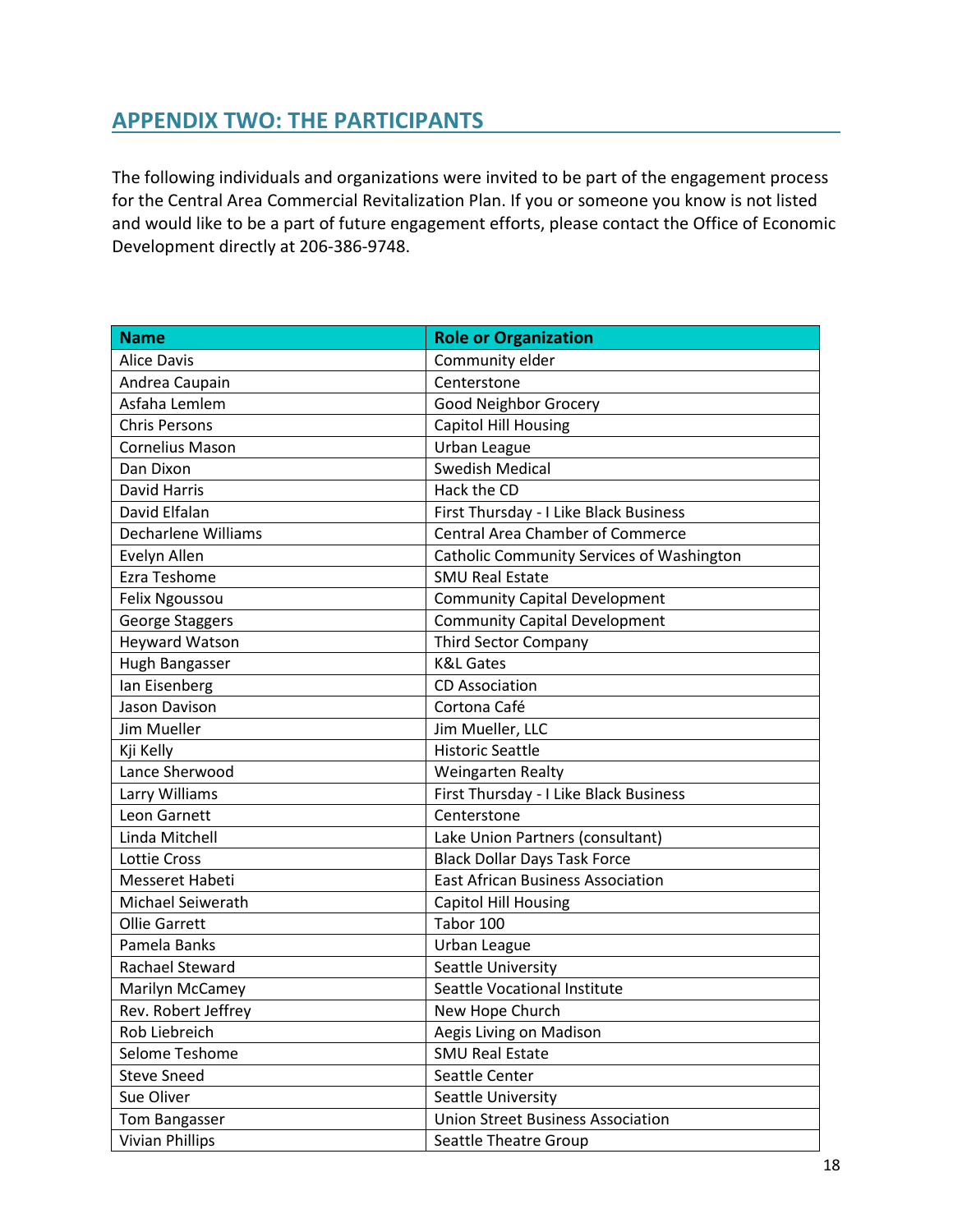| <b>Name</b>                    | <b>Role or Organization</b>                         |
|--------------------------------|-----------------------------------------------------|
| K. Wyking Garrett              | Umoja Peace Center                                  |
| <b>Cait Carew</b>              | <b>Lake Union Partners</b>                          |
| Joe Ferguson                   | <b>Lake Union Partners</b>                          |
| Lois Martin                    | Community Day Center for Children                   |
| Dr. Sheley Secrest             | <b>NAACP</b>                                        |
| <b>Gerald Hankerson</b>        | <b>NAACP</b>                                        |
| David Harmon                   | <b>Olio Design Strategies</b>                       |
| <b>Adrienne Bailey</b>         | 23rd Ave ACT                                        |
| Amanda Bryan                   | Land Use Review Committee                           |
| Amani Harris                   | The Breakfast Group                                 |
| Assaye Abuntie                 | Multimedia Research and Training Institute          |
| <b>Bill Zosel</b>              | Central Area Neighborhood District Council          |
| <b>Bill Bradburd</b>           | Land Use Review Committee                           |
| <b>Charlie James</b>           | Central Area Urban Garden                           |
| Dan Sanchez                    | Central Area Neighborhood District Council          |
| Darryl Russell                 | The Breakfast Group                                 |
| Dawn Mason                     | <b>First Place School</b>                           |
| Dennis Comer                   | Land Use Review Committee                           |
| Dian Ferguson                  | <b>Central Area Senior Center</b>                   |
| Joe Staton                     | <b>Central Area Youth Association</b>               |
| Jonathan Konkol                | Land Use Review Committee                           |
| <b>Michael Twiggs</b>          | Central Area Urban Garden                           |
| <b>Pastor Aaron Williams</b>   | Mt. Zion Church                                     |
| Pastor George Davenport        | People's Institutional Church                       |
| Pastor Kenneth J. Ransfer      | Mt. Baker Church                                    |
| Pastor Lawrence Willis         | United Black Christian Clergy of Washington         |
| Pastor Reggie C. Witherspoon   | Mt. Calvary Church                                  |
| <b>Patrick Carter</b>          | <b>Rotary Boys and Girls Club</b>                   |
| Reverend Carey G. Anderson     | First AME Church                                    |
| <b>Reverend Lavern Hall</b>    | Mt. Zion Baptist Church                             |
| <b>Robert Stephens</b>         | 23rd Ave ACT                                        |
| Deacon Joseph Connor           | <b>Immaculate Conception Church</b>                 |
| Deacon Greg McNabb             | Immaculate Conception Church                        |
| <b>Father Maurice Mamba</b>    | St. Theresa Church                                  |
| Reverend Leslie Braxton        | New Beginnings Church                               |
|                                | <b>Emerald City Community Seventh Day Adventist</b> |
| Pastor Eugene Lewis            | Church                                              |
| Pastor Robert Lee Manaway, Sr. | Tabernacle Missionary Baptist Church                |
| Sandy Brown                    | Seattle First United Methodist Church               |
| Wube Worku                     | St. Gabriel Ethiopian Orthodox Church               |
| Dr. Benjamin Danielson         | Odessa Brown Clinic                                 |
| C. Davida Ingram               | Seattle Public Library                              |
| Kevin Roberson                 | Garfield Teen Life Center                           |
| ShomariJones                   | <b>Bellevue School District</b>                     |
| Rosanna Sharpe                 | Northwest African American Museum                   |
| Haileselassie Kidane           | <b>Eritrean Community Center</b>                    |
| Catie Chaplan                  | Wood Technology Center                              |

December 2015 19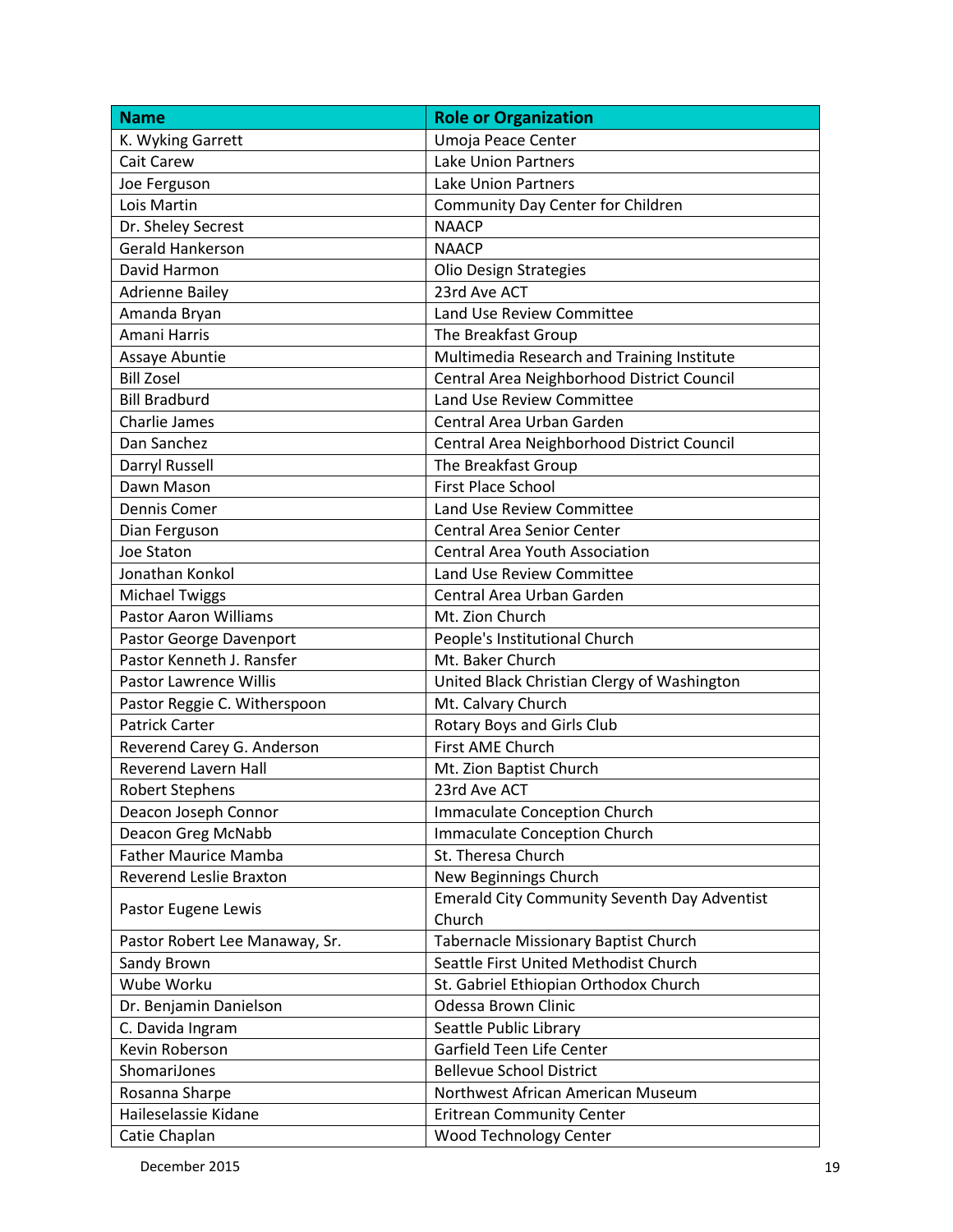| <b>Name</b>            | <b>Role or Organization</b>                  |
|------------------------|----------------------------------------------|
| Earl Lancaster         | Earl's Cuts and Styles                       |
| Ali                    | 99 + Store                                   |
| Lewis Rudd             | Ezell's Chicken                              |
| <b>Lillian Hill</b>    | <b>Brown Sugar Baking</b>                    |
| <b>Mohamed Toure</b>   | <b>Toure Apparel</b>                         |
| Zemene Belay           | Adey Abeba                                   |
| Helen Coleman          | Ms. Helen's Soul Food                        |
| Jesdarnel Henton       | Ms. Helen's Soul Food                        |
| <b>Terrell Jackson</b> | <b>Catfish Corner</b>                        |
| Jemil Aziz Johnson     | Jemil's Big Easy                             |
| Julie C                | 206 Zulu                                     |
| Jimaine Miller         | Tha Def Chef                                 |
| Malia Keene            | Magpie Children's Clothing and Toys          |
| Brian K. Wells         | <b>Tougo Coffee</b>                          |
| Dumi Maraire           | <b>Brand Kings</b>                           |
| Dana Tade              | <b>Brand Kings</b>                           |
| Lisa Tompkins          | <b>Black Emerald City</b>                    |
| Nancy Woodland         | <b>WestSide Baby</b>                         |
| Jessica Anderson       | <b>WestSide Baby</b>                         |
| <b>Michael Moss</b>    | <b>Red Apple</b>                             |
| <b>Berhane Amanuel</b> | East African Imports and Restaurant          |
| Oda Tilahun            | Oda Barber Shop                              |
| Young (Allen) Kim      | Jackson Cleaners (Promenade)                 |
| Mary Wesley            | Flowers Just 4 U                             |
| <b>Marion Causey</b>   | Causey's Learning Center                     |
| Sara Brereton          | 701 Coffee                                   |
| David Smith            | The Bicycling Store                          |
| <b>Tsega Mulu</b>      | House of Fashion                             |
| Ash Mulu               | House of Fashion                             |
| Christa Thomas         | Café Weekend                                 |
| <b>Tyrone Brown</b>    | <b>Central Area Cultural Arts District</b>   |
| Heidi Jackson          | Central Area Cultural Arts District          |
| Marie Hasegawa         | <b>Red Apple</b>                             |
| Dean Hasegawa          | <b>Red Apple</b>                             |
| Leonard Simpson        | Len Can Builders, Inc.                       |
| Amanda Putnam          | <b>Community Capital Development</b>         |
| <b>Alex Currier</b>    | <b>True Blue Aquaponics</b>                  |
| Monisha Harrell        | Rule Seven                                   |
| <b>Bety Todense</b>    | St. Theresa Church                           |
| <b>Mehrit Teshome</b>  | <b>SMU Real Estate</b>                       |
| Gabriel Schubiner      | <b>Hallow Earth Radio</b>                    |
| <b>Terae Grant</b>     | <b>Hallow Earth Radio</b>                    |
| <b>Meseret Tesfaye</b> | Arco Gas Station                             |
| Daniel Taye            | Arco Gas Station                             |
| Margo Jones            | Natural Child, LLC; A Personal Point of View |
| <b>Jill Fleming</b>    | <b>Capitol Hill Housing</b>                  |
| Karen Johnson          | <b>Rock Steady Boxing Seattle</b>            |